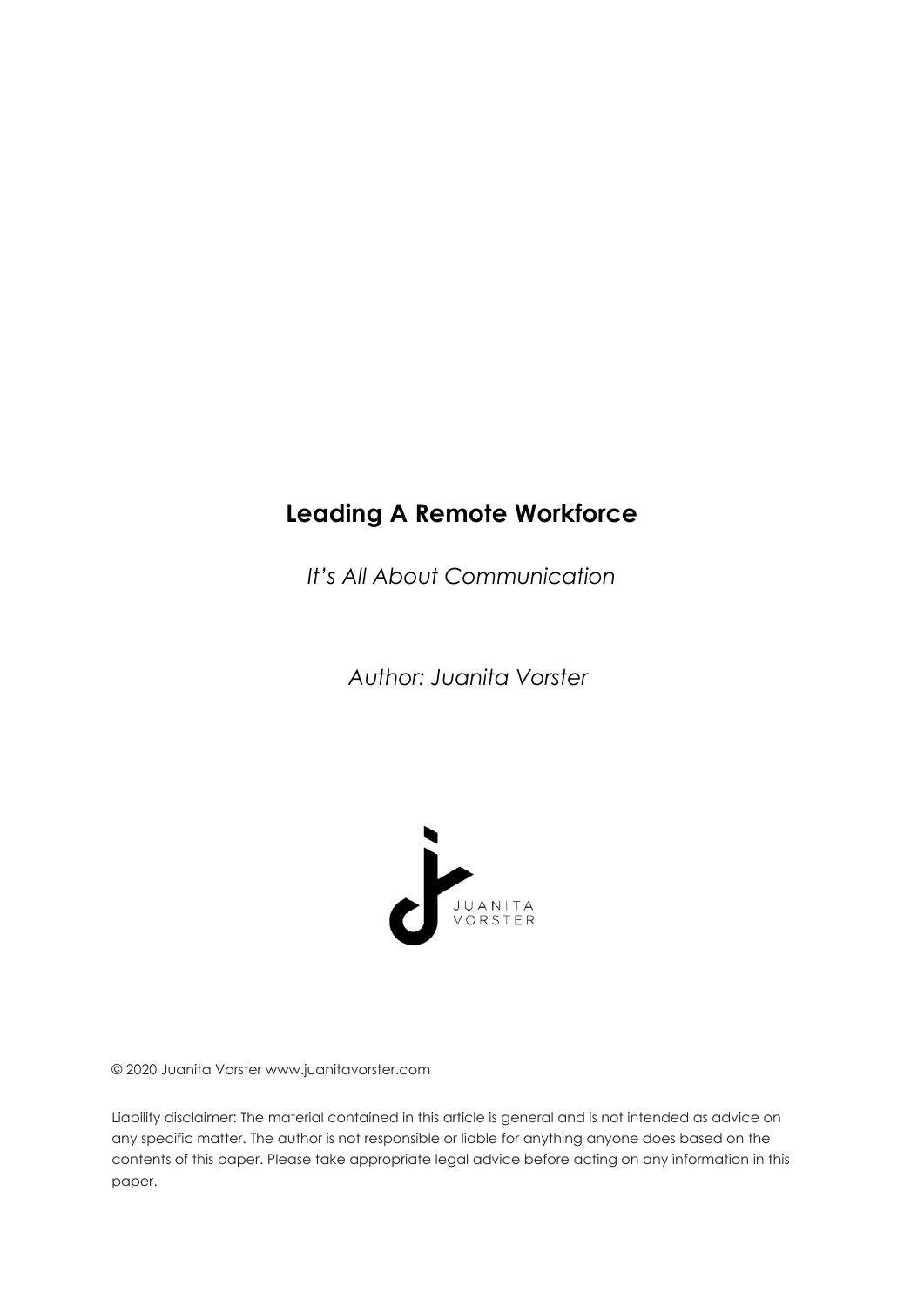As the mobile workforce trend gains momentum many companies are struggling to effectively manage a remote workforce.

Remote communication technology and policies are not the answer!

What you need is to shift the culture of the organisation, the focus of skills development, and the leadership style of your managers. Top leadership, line managers, HR and employees need to work together to create a remote work style that helps the company win in this new game of business. *(See more on this at https://www.juanitavorster.com/books.html)*

#### **Understand the difference**

In an office setting there are many opportunities for unscheduled, informal interactions; bumping into each other at the coffee machine, popping our head into someone's office, having a quick chat in the elevator and so on. This makes it easier and quicker to check our understanding, adjust expectations or help us make decisions.

When we work physically apart these interactions don't happen. We can't rely on seeing someone to remind us that we wanted to ask them something. We have less informal chats that trigger great ideas. When we work apart everything has to be scheduled, accepted, and follow a set agenda.

Working apart also puts massive pressure on everyone to be better at talking about issues before they become big problems and listening when others raise those issues.

Communication platforms can't compensate for a lack of communication skills. Just because you sent an email or hosted a video call does not mean that all communication boxes are ticked.

Albert Mehrabian's Communication Theory says that only 7% of communication is verbal and 93% is non-verbal. To effectively manage a remote workforce, managers must become experts at listening to tone of voice, reading facial cues during video calls, and reading between the lines of text messages and emails.

### **Train your talent**

Some people have personality traits that make it easier for them to work without being surrounded by colleagues and without regular supervision. If you're hiring someone that will have to work remotely, use psychometric testing to make sure they have this trait.

Employees that were part of your workforce before you had to shift to remote work might not have this personality trait or the skills they need to be great remote workers. In my view you are partly responsibly for helping them to learn these new skills:

- Time management
- Prioritising tasks
- Active listening
- Constructive feedback
- Conflict management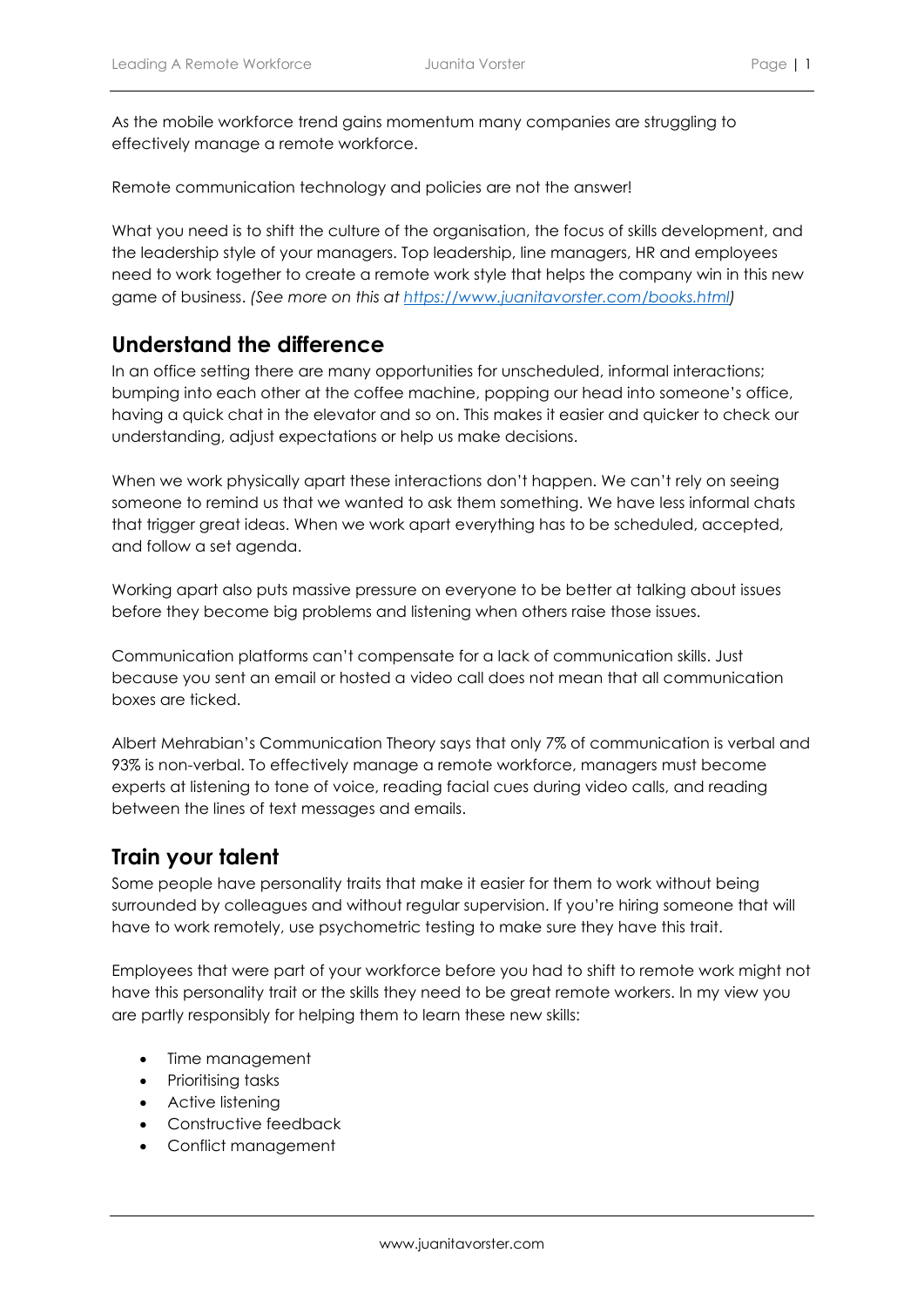## **Meet for mojo**

You don't need a meeting for everything!

There are more communication tools available to keep in touch with remote workers, and I recommend that you use a variety of different tools for different things:

- If you need to decide something with a just a few people, use a text-based chat platform.
- If you need to discuss something more complex, have a voice call.
- If you need to do a quick check-in on how someone is coming along on a project, send them a short text message or email.

Recent research shows that one-on-one check-ins by managers have a more positive impact on the productivity of remote workers than group meetings.

Meetings should be special occasions – especially when you're managing a remote workforce. Make sure every meeting has a specific purpose, and schedule special meetings that is more about the social interaction between the team that it is about you talking through an agenda.

#### **Manage with trust**

You've got to make sure that everyone knows what is expected of them and that they are capable of getting the job done. It's not enough to tell them what you expect, you've got to ask them how they understand their role. This role clarity is the first step of managing with trust and not with interference.

The second step is to share the progress of tasks on a technology platform. It can be as simple as a shared spreadsheet that logs everyone's progress – I use Google Sheets in my company. This helps managers to spot and help solve issues before they become problems.

The trick is to design these progress platforms as a logical step in the workflow of remote workers, not as something that tracks their every move. A user-friendly system that takes seconds to complete – and makes them look good – is indispensable in managing a remote workforce.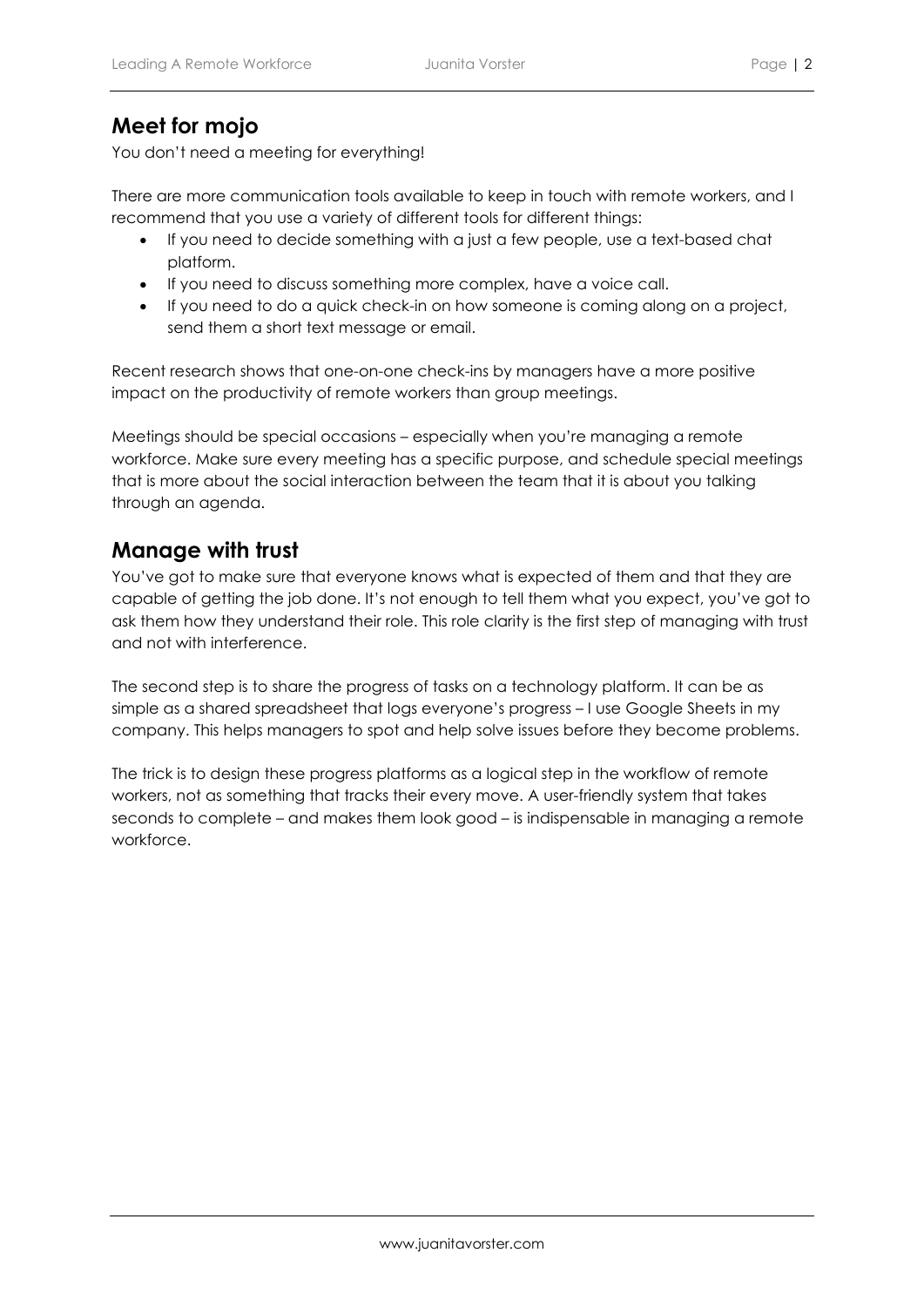#### **Share the responsibility**

Effective remote management is a shared responsibility and it's got to be based on two-way communication, not one-way orders.

The table below includes a few areas of responsibility throughout your business.

|                 | <b>TOP MANAGEMENT</b>                                                                                                                                                                                                                                                                                                                                     | <b>LINE MANAGERS</b>                                                                                                                                                                                                                                                                                                                                                                                                        | <b>EMPLOYEES</b>                                                                                                                                                                                                                                                                                                                                                                   |
|-----------------|-----------------------------------------------------------------------------------------------------------------------------------------------------------------------------------------------------------------------------------------------------------------------------------------------------------------------------------------------------------|-----------------------------------------------------------------------------------------------------------------------------------------------------------------------------------------------------------------------------------------------------------------------------------------------------------------------------------------------------------------------------------------------------------------------------|------------------------------------------------------------------------------------------------------------------------------------------------------------------------------------------------------------------------------------------------------------------------------------------------------------------------------------------------------------------------------------|
| <b>STRATEGY</b> | Share with everyone what<br>the purpose, strategy and<br>focus of the business is<br>and share changes to this<br>as soon as they arise.                                                                                                                                                                                                                  | Tell each person how you<br>see their role in achieving<br>the objectives of the<br>business.<br>Ask them how they see their<br>role and what tasks they will<br>perform to fulfil their role.<br>Discuss any discrepancies<br>or misunderstanding and<br>come to an agreement.<br>This enables a manager to<br>review the suitability of the<br>output rather than micro-<br>manage the effort and<br>time spent on input. | Understand how your job<br>helps your employer<br>achieve its goals, and<br>why your employer needs<br>to achieve those goals.<br>Ask your manager to help<br>with prioritising everything<br>you have to do. Knowing<br>what needs to be done<br>right away versus what is<br>important but can wait for<br>a little bit helps to make a<br>to-do list feel less<br>overwhelming. |
| EXPECTATIONS    | Don't let a fear of missed<br>opportunities set<br>unrealistic expectations.<br>Decide when something is<br>truly urgent versus when<br>something is important but<br>can wait until the urgent<br>matters are dealt with.<br>Explain to line managers<br>what creates the urgency<br>and ask what the knock-<br>on effect on other<br>projects might be. | Be honest about work in<br>progress and communicate<br>proactively if a project isn't<br>going according to<br>expectation. Don't just wait<br>until the next scheduled<br>meeting.                                                                                                                                                                                                                                         | Keep your manager in the<br>loop with things that<br>aren't going to plan.<br>Don't wait for them to<br>ask. The sooner they<br>know, the sooner they<br>can help you to make<br>adjustments, or ask top<br>management for<br>adjustments.                                                                                                                                         |

*Table continues on next page*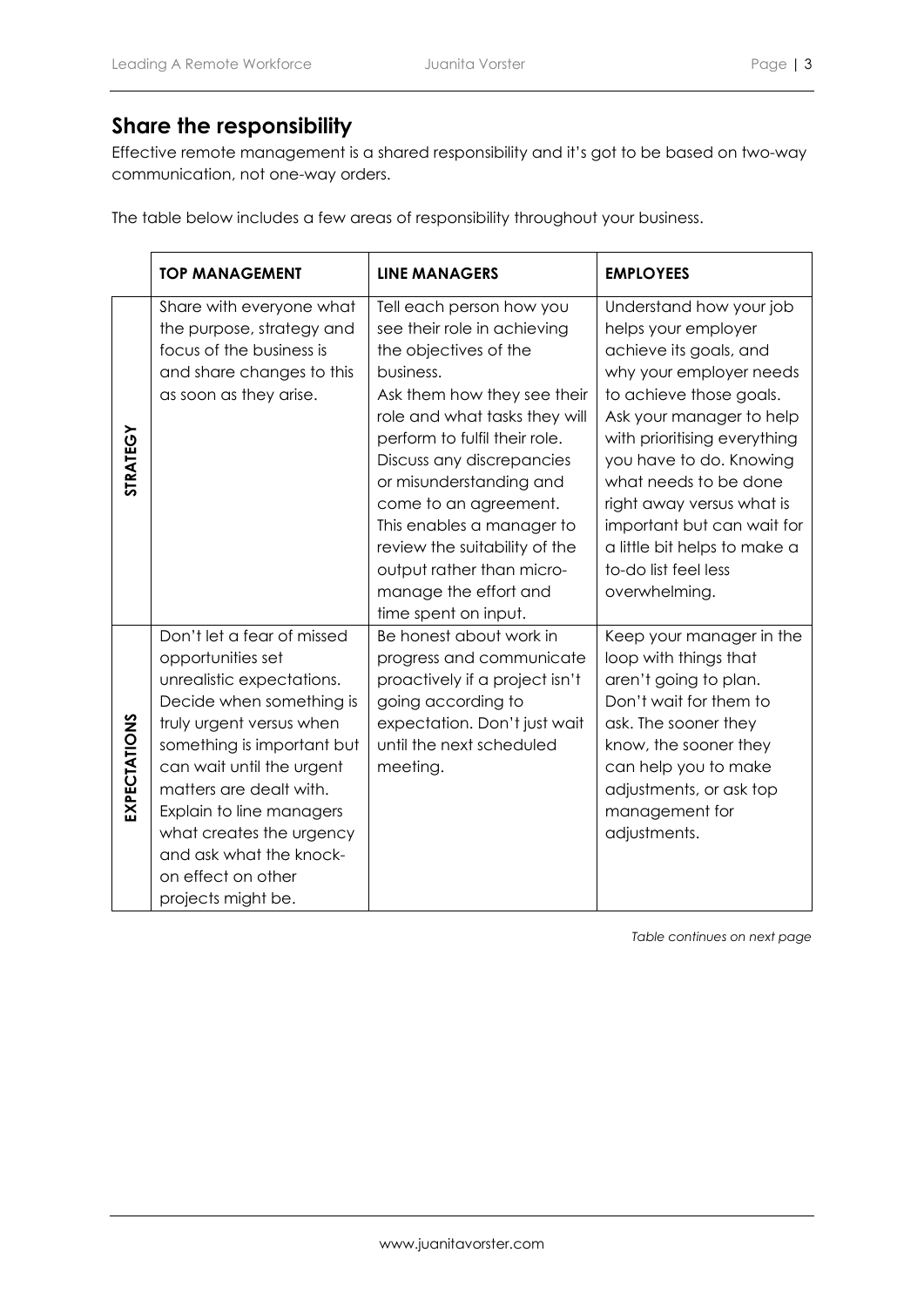|                 | <b>TOP MANAGEMENT</b>                                                                                                                                                                                                                                                                                                                                                                                                                                                                                                                                                                           | <b>LINE MANAGERS</b>                                                                                                                                                                                                                                                                                                                                                                                                                                                                                                                                                          | <b>EMPLOYEES</b>                                                                                                                                                                                                                                                                                                                                                                                                                                                                                                                                                                                                      |
|-----------------|-------------------------------------------------------------------------------------------------------------------------------------------------------------------------------------------------------------------------------------------------------------------------------------------------------------------------------------------------------------------------------------------------------------------------------------------------------------------------------------------------------------------------------------------------------------------------------------------------|-------------------------------------------------------------------------------------------------------------------------------------------------------------------------------------------------------------------------------------------------------------------------------------------------------------------------------------------------------------------------------------------------------------------------------------------------------------------------------------------------------------------------------------------------------------------------------|-----------------------------------------------------------------------------------------------------------------------------------------------------------------------------------------------------------------------------------------------------------------------------------------------------------------------------------------------------------------------------------------------------------------------------------------------------------------------------------------------------------------------------------------------------------------------------------------------------------------------|
| PROFESSIONALISM | Understand that everyone<br>is working from a basic<br>setting of hyper-vigilance<br>that depletes energy and<br>focus at a rapid pace. It<br>doesn't excuse laziness<br>and a lack of discipline,<br>but it is a reality forces top<br>management to have to<br>plan for times of high<br>performance as well as<br>times of more flexible<br>delivery speed.<br>While insubordination<br>should still not be allowed,<br>a culture where more<br>informality and bottom-up<br>feedback is allowed will<br>help employees to focus<br>their energy on<br>productivity rather than<br>protocol. | Give those you manage<br>the space to be fully<br>human. In the traditional<br>workplace everyone was<br>expected to leave their<br>problems at home. Working<br>from home means there is<br>no physical separation<br>between those problems<br>and their workplace.<br><b>Balance compassion and</b><br>patience with the skill to<br>recognise true laziness or<br>lack of competence and<br>manage individual team<br>members accordingly.<br>More than ever before it's<br>about managing people<br>rather than tasks.                                                   | Your employer still<br>expects quality work from<br>you, no matter what your<br>circumstances at home is.<br>Talk to those you share a<br>home with about what<br>you need from them to<br>get the job done. Also ask<br>them what they need<br>from you to get their jobs<br>done. Decide together<br>what will work best in<br>terms of balancing work<br>and home responsibilities.<br>Tell your manager if this<br>plan has an impact on<br>your standard work hours<br>and how to plan to<br>compensate for the<br>impact so you can still<br>adhere to your<br>employment contract<br>and job responsibilities. |
| SYSTEMS         | Ensure systems measure<br>output relating to the<br>business strategy. Systems<br>that measure only<br>discipline-driven input (like<br>time and attendance) are<br>nowhere near effective as<br>an investment to create a<br>culture of self-motivated<br>productivity.<br>Keep systems as simple<br>and user friendly as<br>possible by avoiding "nice<br>to have" fields that need<br>to be completed with<br>data that doesn't form<br>part of reports.                                                                                                                                     | Understand what systems<br>are supposed to measure<br>and what decisions will be<br>made based on the reports<br>generated by the system.<br>Ensure your team<br>understands the same.<br>Monitoring the systems on a<br>very regular basis will help<br>you to keep tabs on what<br>your team is producing<br>without having to ask them<br>for updates.<br>Create systems of your own,<br>even if it is as simple as an<br>online spreadsheet where<br>your team indicates<br>whether a task is pending,<br>in progress, almost done,<br>awaiting approval or<br>completed. | Don't circumvent systems<br>or skip steps. If you give a<br>system everything it<br>requires, the system will<br>give your manager<br>everything they require,<br>and they won't need to<br>micro-manage you.                                                                                                                                                                                                                                                                                                                                                                                                         |

*Table continues on next page*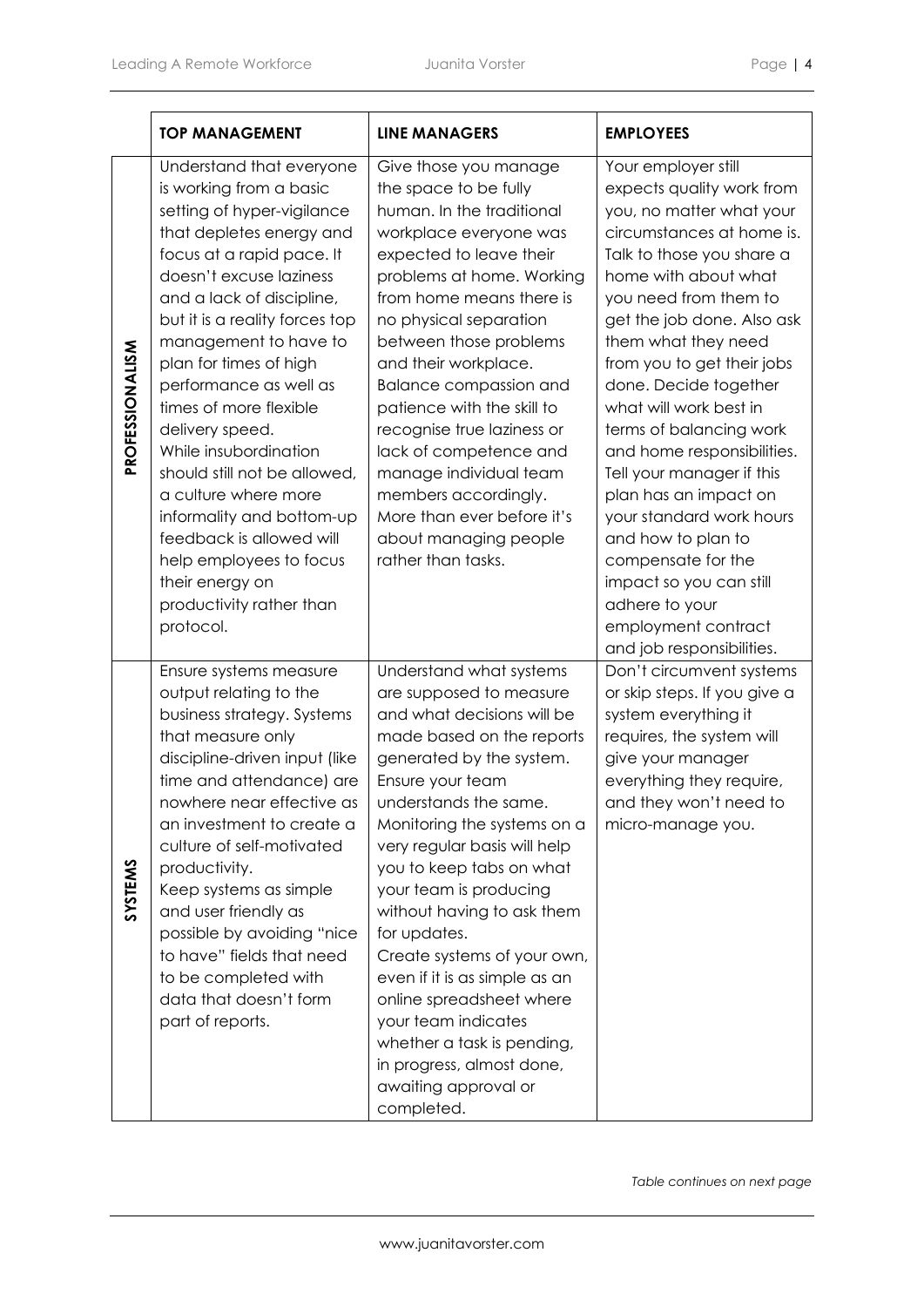|                   | <b>TOP MANAGEMENT</b>                                                                                                                                                                                                                                                                                                                                             | LINE MANAGERS                                                                                                                                                                                                                                                                                                                                                     | <b>EMPLOYEES</b>                                                                                                                                                                                                                                                                                                                                                     |
|-------------------|-------------------------------------------------------------------------------------------------------------------------------------------------------------------------------------------------------------------------------------------------------------------------------------------------------------------------------------------------------------------|-------------------------------------------------------------------------------------------------------------------------------------------------------------------------------------------------------------------------------------------------------------------------------------------------------------------------------------------------------------------|----------------------------------------------------------------------------------------------------------------------------------------------------------------------------------------------------------------------------------------------------------------------------------------------------------------------------------------------------------------------|
| <b>DSICIPLINE</b> | Set boundaries for when<br>you will work, when you<br>won't work, and when<br>you will sleep.<br>Communicate those<br>boundaries to your<br>colleagues and those you<br>share your home with.<br>Be disciplined in sticking to<br>those boundaries (except<br>for when true crises arise).<br>Allow others to have<br>boundaries and respect<br>those boundaries. | Set boundaries for when<br>you will work, when you<br>won't work, and when you<br>will sleep.<br>Communicate those<br>boundaries to your<br>colleagues and those you<br>share your home with.<br>Be disciplined in sticking to<br>those boundaries (except<br>for when true crises arise).<br>Allow others to have<br>boundaries and respect<br>those boundaries. | Set boundaries for when<br>you will work, when you<br>won't work, and when<br>you will sleep.<br>Communicate those<br>boundaries to your<br>colleagues and those you<br>share your home with.<br>Be disciplined in sticking<br>to those boundaries<br>(except for when true<br>crises arise).<br>Allow others to have<br>boundaries and respect<br>those boundaries. |